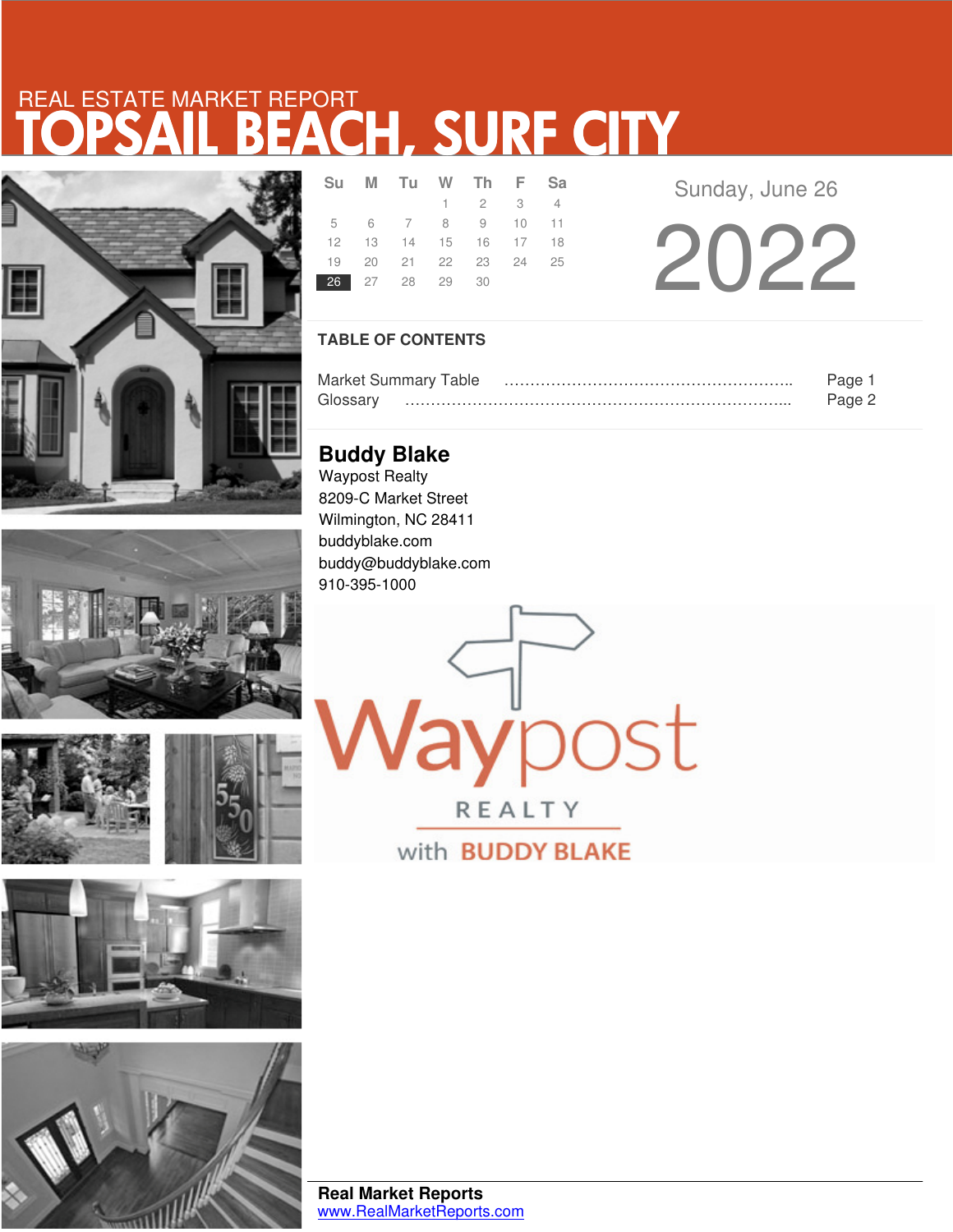# CH, SURF CITY REAL ESTATE MARKET REPORT

## Sunday, June 26, 2022

## Buddy Blake

buddy@buddyblake.com Waypost Realty 910-395-1000

| $76$ PENDING <sup>[2]</sup><br>53 OFF-MARKET (last 6 mos) $^{[3]}$<br><b>MARKET SUMMARY TABLE</b> |                                   |                         |                |                                       |                                             | <b>ABSORPTION RATE</b><br>(months of inventory) |               |                                      |                  |                |                             |                                             |                                      |                                        |                               |              |
|---------------------------------------------------------------------------------------------------|-----------------------------------|-------------------------|----------------|---------------------------------------|---------------------------------------------|-------------------------------------------------|---------------|--------------------------------------|------------------|----------------|-----------------------------|---------------------------------------------|--------------------------------------|----------------------------------------|-------------------------------|--------------|
| A = Average Value<br><b>140 ACTIVE [1]</b><br>M = Median Value<br>$N/A = Not Available$           |                                   |                         |                | $368$ SOLD/CLOSED (last 6 months) [4] |                                             |                                                 |               |                                      |                  |                |                             |                                             |                                      |                                        |                               |              |
| Low                                                                                               | <b>Price Range</b><br><b>High</b> | <b>Num</b><br>#         |                | <b>Days</b><br>on<br><b>Market</b>    | <b>Current</b><br>List<br><b>Price</b>      | Num<br>#                                        | Pend<br>Ratio | <b>Num</b><br>$\#$                   | <b>Num</b><br>#  |                | Days<br>on<br><b>Market</b> | <b>Original</b><br>List<br><b>Price</b>     | <b>Final</b><br>List<br><b>Price</b> | Sold/<br><b>Closed</b><br><b>Price</b> | List-<br><b>Sale</b><br>Ratio | Est.<br>Mos. |
| \$0                                                                                               | \$199,999                         | 4                       | Α              | 98                                    | \$182,225                                   | 1                                               | 20%           | 5                                    | 24               | Α              | 21                          | 166,650<br>\$                               | \$<br>165,296                        | \$164,765                              | 100%                          |              |
| \$200,000                                                                                         | \$399,999                         | 17                      | M<br>Α<br>M    | 30<br>70<br>38                        | 182,950<br>\$<br>\$316,740                  | 8                                               | 32%           | 5                                    | 89               | M<br>Α<br>M    | 6<br>35<br>11               | \$<br>168,500<br>324,536<br>\$<br>\$342,390 | \$167,500<br>\$324,272               | \$164,050<br>\$323,165<br>\$337,390    | 98%<br>100%<br>99%            | 1.1          |
| \$400,000                                                                                         | \$599,999                         | 32                      | Α<br>M         | 60<br>38                              | \$329,900<br>505,811<br>\$<br>495,000<br>\$ | 28                                              | 47%           | 12                                   | 82               | Α<br>M         | 19<br>4                     | 489,890<br>\$<br>489,950<br>\$              | \$341,390<br>\$486,396<br>\$475,295  | 482,039<br>\$<br>469,950<br>\$         | 99%<br>99%                    | 2.3          |
| \$600,000                                                                                         | \$799,999                         | 24                      | Α<br>M         | 55<br>31                              | \$719,412<br>\$724,000                      | 17                                              | 41%           | 11                                   | 70               | Α<br>M         | 46<br>10                    | 688,781<br>\$<br>\$ 675,000                 | \$685,265<br>\$675,000               | \$683,785<br>\$662,725                 | 100%<br>98%                   | 2.1          |
| \$800,000                                                                                         | \$999,999                         | 14                      | Α<br>М         | 57<br>38                              | \$902,229<br>899,250<br>\$                  | 10                                              | 42%           | 4                                    | 55               | Α<br>M         | 43<br>13                    | \$919,209<br>899,000<br>\$                  | \$917,944<br>\$899,000               | \$905,095<br>\$898,000                 | 99%<br>100%                   | 1.5          |
| \$1,000,000                                                                                       | \$1,199,999                       | 10                      | A<br>${\sf M}$ | 46<br>32                              | \$1,132,000<br>\$1,107,500                  | 4                                               | 29%           | 3                                    | 13               | Α<br>M         | 45<br>6                     | \$1,125,685<br>\$1,150,000                  | \$1,118,761<br>\$1,149,000           | \$1,112,846<br>\$1,100,000             | 99%<br>96%                    | 4.6          |
| \$1,200,000                                                                                       | \$1,399,999                       | 18                      | Α<br>M         | 59<br>56                              | \$1,279,500<br>\$1,292,500                  | 3                                               | 14%           | $\overline{2}$                       | 12               | Α<br>M         | 59<br>22                    | \$1,368,833<br>\$1,319,500                  | \$1,322,583<br>\$1,315,000           | \$1,296,833<br>\$1,305,000             | 98%<br>99%                    | 9            |
| \$1,400,000                                                                                       | \$1,599,999                       | $\overline{\mathbf{r}}$ | A<br>M         | 118<br>47                             | \$1,468,436<br>\$1,450,000                  | 3                                               | $30\%$        | 3                                    | 9                | Α<br>M         | 46<br>28                    | \$1,575,944<br>\$1,550,000                  | \$1,575,944<br>\$1,550,000           | \$1,487,333<br>\$1,490,000             | 94%<br>96%                    | 4.7          |
| \$1,600,000                                                                                       | \$1,799,999                       | 4                       | Α<br>M         | 32<br>15                              | \$1,716,225<br>\$1,722,500                  | 1                                               | 20%           | 1                                    | $\overline{7}$   | Α<br>M         | 11<br>8                     | \$1,642,700<br>\$1,650,000                  | \$1,642,700<br>\$1,650,000           | \$1,653,700<br>\$1,650,000             | 101%<br>100%                  | 3.4          |
| \$1,800,000                                                                                       | \$1,999,999                       | 3                       | A<br>M         | 127<br>100                            | \$1,902,063<br>\$1,900,000                  | $\theta$                                        |               | 5                                    | $\overline{2}$   | Α<br>${\sf M}$ | 56<br>56                    | \$2,075,000<br>\$2,075,000                  | \$2,075,000<br>\$2,075,000           | \$1,850,000<br>\$1,850,000             | 89%<br>89%                    | 9            |
| \$2,000,000                                                                                       | \$2,199,999                       | 3                       | Α<br>M         | 43<br>54                              | \$2,146,667<br>\$2,150,000                  | 0                                               |               | $\bf{0}$                             | 1                | Α<br>M         | 5<br>5                      | \$2,100,000<br>\$2,100,000                  | \$2,100,000<br>\$2,100,000           | \$2,037,500<br>\$2,037,500             | 97%<br>97%                    | 18           |
| \$2,200,000                                                                                       | \$2,399,999                       | $\overline{\mathbf{2}}$ | Α<br>M         | 29<br>29                              | \$2,374,495<br>\$2,374,495                  | 1                                               | 33%           | $\begin{matrix} 0 \\ 0 \end{matrix}$ | 1                | Α<br>M         | 3<br>3                      | \$2,300,000<br>\$2,300,000                  | \$2,300,000<br>\$2,300,000           | \$2,200,000<br>\$2,200,000             | 96%<br>96%                    | 12           |
| \$2,400,000                                                                                       | \$2,599,999                       | $\bf{0}$                |                |                                       |                                             | 0                                               |               | 1                                    | $\overline{2}$   | Α<br>M         | 8<br>8                      | \$2,549,500<br>\$2,549,500                  | \$2,549,500<br>\$2,549,500           | \$2,535,000<br>\$2,535,000             | 99%<br>99%                    | N/A          |
| \$2,600,000                                                                                       | \$2,799,999                       | $\overline{0}$          |                |                                       |                                             | $\theta$                                        |               | $\overline{0}$                       | 1                | A<br>M         | 152<br>152                  | \$2,899,999<br>\$2,899,999                  | \$2,849,999<br>\$2,849,999           | \$2,700,000<br>\$2,700,000 95%         | 95%                           | N/A          |
| \$2,800,000                                                                                       | $^{+}$                            | $\overline{2}$          | A<br>M         | 203<br>203                            | \$3,497,500<br>\$3,497,500                  | $\boldsymbol{0}$                                |               | 1                                    | $\boldsymbol{0}$ |                |                             |                                             |                                      |                                        |                               |              |
|                                                                                                   | <b>Market Totals</b>              | 140                     |                |                                       |                                             | 76                                              | 35%           | 53                                   | 368              |                |                             |                                             |                                      |                                        |                               | 2.3          |
| <b>Market Averages</b>                                                                            |                                   |                         |                | 65                                    | \$911,297                                   |                                                 |               |                                      |                  |                | 35                          | \$666,078                                   | \$662,401                            | \$653,768                              | 99%                           |              |
|                                                                                                   | <b>Market Medians</b>             |                         |                | 38                                    | \$762,250                                   |                                                 |               |                                      |                  |                | $\boldsymbol{9}$            | \$574,900                                   | \$572,450                            | \$569,000                              | 99%                           |              |

Date Range (Off-Market & Sold) = 12/26/2021 to 06/26/2022

Data believed to be accurate but not guaranteed.

Status = [1] Active; [2] Pending; [3] Cancelled, Expired, Withdrawn; [4] Closed

City = Topsail Beach, North Topsail Beach, Surf City

Property Type = A

Favors Sellers **General Contract Contract Contract Contract Contract Contract Contract Contract Contract Contract Contract Contract Contract Contract Contract Contract Contract Contract Contract Contract Contract Contract**